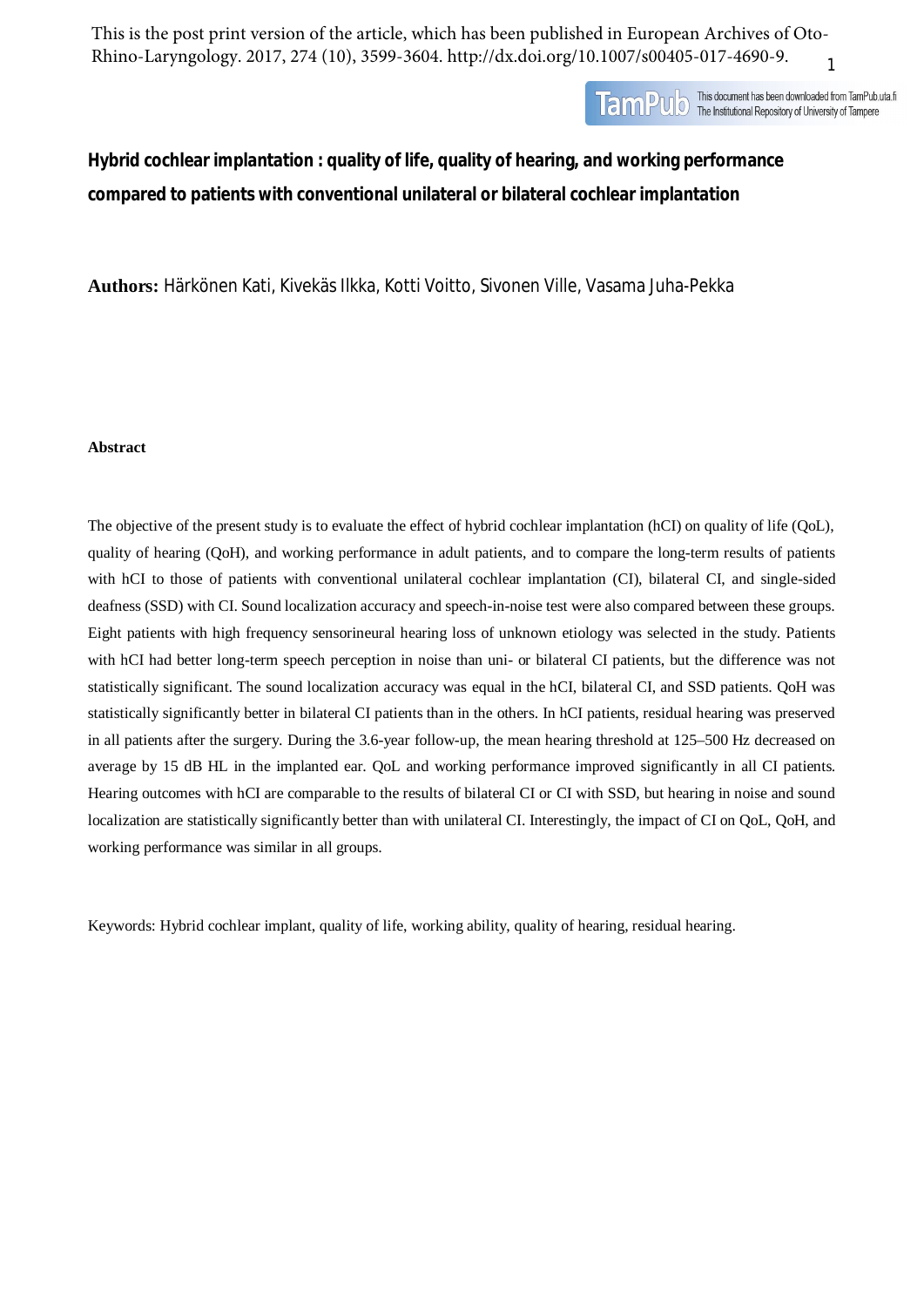### **Introduction**

Cochlear implant (CI) rehabilitation can be categorized into four different types depending on the implanted condition; unilateral, bilateral, bimodal (CI and contralateral hearing aid), and hybrid. Electro-acoustic stimulation with a hybrid cochlear implant (hCI) is an option for patients with severe, high frequency sensorineural hearing impairment.

Cochlear implantation, either uni- or bilateral, has a positive effect on quality of life (QoL) and quality of hearing (QoH) [1]. Despite constantly developing processor techniques, the QoH with traditional CI may remain relatively unnatural and therefore hearing in noise is often challenging [1,2]. Interestingly, hCIs have been shown to improve hearing in noise and even music perception over traditional CIs [3–5]. Moreover, advanced surgical techniques and less traumatic electrodes have led to better preservation of cochlear structures, providing a better basis for good speech perception with preserved residual hearing.

Sound localization with a single CI (with or without a contralateral hearing aid) is poor. Bilateral CI use improves sound localization, but it is still much poorer than in normal hearing controls [1]. Because of their relatively good low frequency residual hearing, hCI patients are expected to have better sound localization than patients with conventional CI. Interestingly, Moteki et al. have shown that bilateral hCIs effectively improved speech perception in noise and sound localization in patients with high frequency hearing loss [6]. Gifford et al. and Adunka et al. have shown that, in hCI patients, performance in complex hearing environments—for example, in restaurant noise—is better with electro-acoustic stimulation than with electric stimulation alone [3,7]. Rader et al. found that bimodal hCIs (with a hearing aid in the contralateral ear) significantly improved speech perception in noise compared to bilateral cochlear implantation [8]. In most workplaces the hearing environment is complex, and hearing loss may cause difficulties in working performance. Improved hearing in noise and more accurate sound localization should lead to better performance at work and in everyday life. These benefits have not been evaluated in hCI patients.

The purpose of this study was twofold: 1) to evaluate the long-term effects of hCIs on QoL, QoH, and working performance in adult patients; and 2) to compare these results to patients with conventional unilateral or bilateral CI.

# **Materials and methods**

We invited all 8 hCI patients operated in our hospital to participate in the study. All patients (5 women and 3 men) with a mean implantation age of 49 years (range 25–70 years) replied and were included. Six patients had unilateral hCIs and two patients had bilateral hCIs. Five patients with unilateral hCIs used a hearing aid (HA) in the contralateral ear. Six patients used acoustic amplification in the implanted ear (i.e., electro-acoustic stimulation) and two patients used only the electric stimulation mode. Bilateral high frequency sensorineural hearing loss etiology was unknown in all patients. The duration between the hCI implantation and the study was, on average, 3.6 years (range 1.7–5.1 years). The study was conducted at Tampere University Hospital, Tampere, Finland, and approved by the Ethics Committee of Pirkanmaa Hospital District, Tampere University Hospital. Detailed patient data are shown in **Table 1**.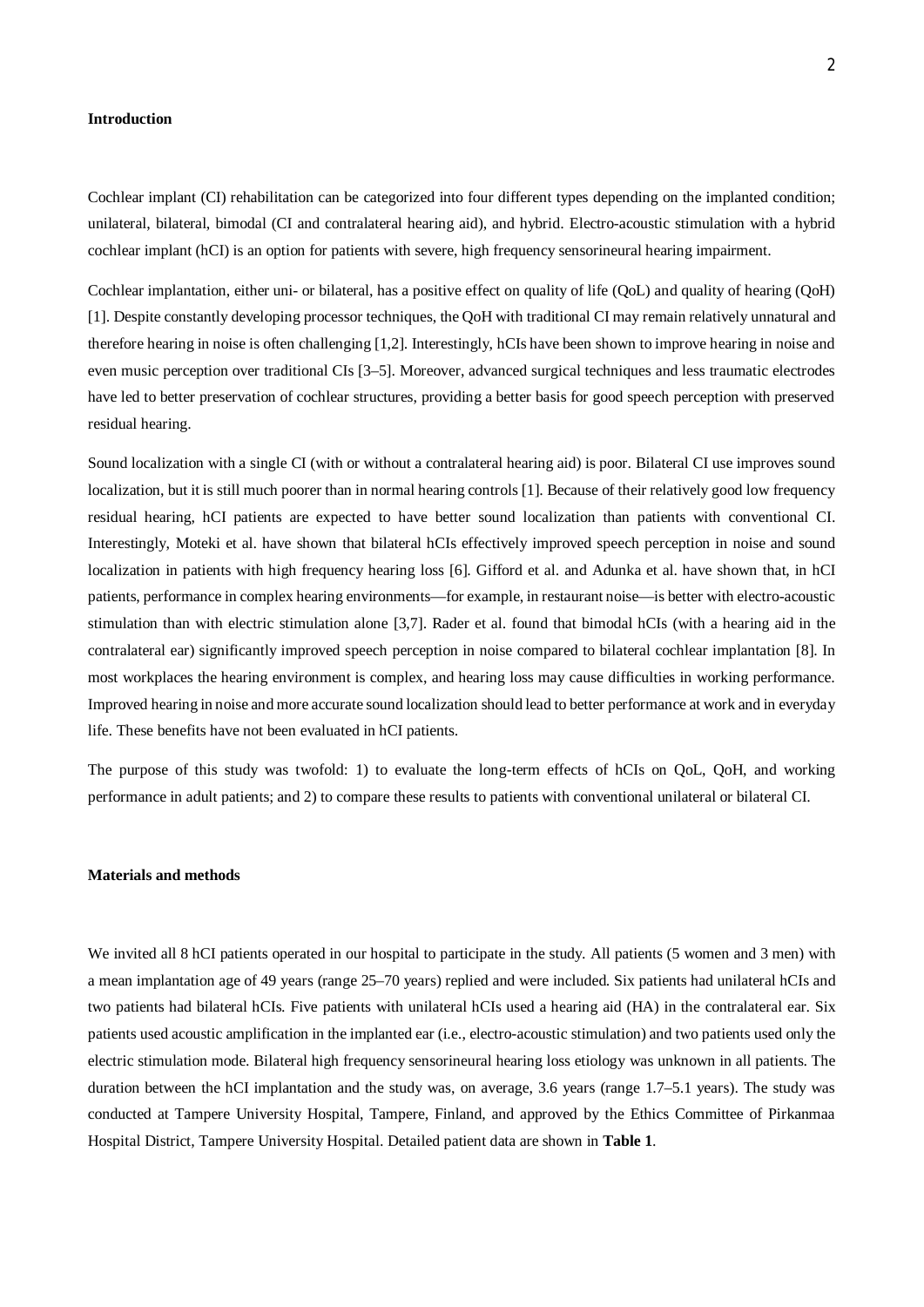Comparison groups were single-sided deafness (SSD) patients with unilateral CI and sequentially bilaterally implanted patients. SSD group included seven patients (five women and two men, mean age 48 years, range 36–61 years) and the etiology was sudden deafness of unknown origin in five patients and stapes surgery in two patients. The average time between the deafness and cochlear implantation was 2.5 years (range 1–7 years). All patients had normal contralateral hearing. Bilateral CI group consisted of 15 patients (9 females, 6 males, mean age 41 years, range 19–58 years). The etiology was bilateral progressive postlingual sensorineural hearing loss in 14 patients, and one patient had severe bilateral congenital hearing impairment. Ten patients had used a HA in the contralateral ear before the second CI surgery. The first CI had been implanted, on average, 4.7 years (range 1–14 years) before the second CI. Follow-up period after CI surgery was one year in both comparison groups. Detailed information about these control groups can be found in our previous studies [1,2].

The Cochlear™ Nucleus® Hybrid L24 Cochlear Implant System provides electrical stimulation to the basal section of the cochlea while protecting the apical section to provide benefits from acoustic stimulation. This combination of stimulation is indicated in patients with mild to moderate hearing loss in the low frequencies and severe to profound hearing loss in the high frequencies. The implant's active array is 15 mm in length with 22 half-band electrode contacts inserted through the round window or cochleostomy into the cochlea. The typical insertion depth is 16 mm, indicated by a stopper to control the insertion depth. The electrode diameter is 0.4 mm at the basal end and 0.25 mm at the apical end. In this study, cochlear implantations were performed with a standard mastoidectomy and the facial recess approach. The round window niche was identified and the bony overhang was carefully removed to provide good access to the round window membrane. The electrode insertion was performed via an incision to the round window membrane.

Preoperative hearing and speech discrimination (SD) were measured with recorded bisyllabic, phonetically balanced words in the Finnish language that have been validated for adults [9]. Residual hearing and SD were measured one month after the surgery and at the end of the follow-up. Binaural hearing and hearing with an hCI alone was tested in a sound field. Hearing in the non-implanted ear with and without HA was tested after the follow-up.

The patients' QoL, QoH, and working performance were evaluated using specific questionnaires, which were completed after the follow-up. The patients' QoL was measured by the Glasgow Benefit Inventory (GBI) questionnaire [10]. The GBI scores after the implantation of an hCI depict the positive or negative impact of hCIs on the patient's QoL compared to the former condition. The test contains 18 questions and the response to each question is placed on a five-point scale ranging from a large deterioration to a large improvement in health status. The GBI consists of a total score and three subscores (general, social support, and physical health). The total score is transposed onto a benefit scale ranging from - 100 (maximal negative benefit), through 0 (no benefit), to +100 (maximal positive benefit).

QoH was measured with the Speech, Spatial and Qualities of Hearing Scale (SSQ; version 3.1.2) questionnaire, where patients use a visual analogue scale (VAS; from 0 to 10) to evaluate their current hearing. The SSQ questionnaire is divided into three categories: speech intelligibility, spatial perception, and sound quality. The questionnaire measuring working performance has not been validated. One patient was retired and did not fill this questionnaire.

To assess the effect of electro-acoustic stimulation on hearing, the patients' speech recognition in noise and localization abilities were measured via five loudspeakers placed at  $0^\circ$ ,  $\pm 45^\circ$ , and  $\pm 90^\circ$  of azimuth in the horizontal plane in a soundfield test room. Speech-in-noise and localization tests were carried out after the post-operative period following the implantation of the hCI.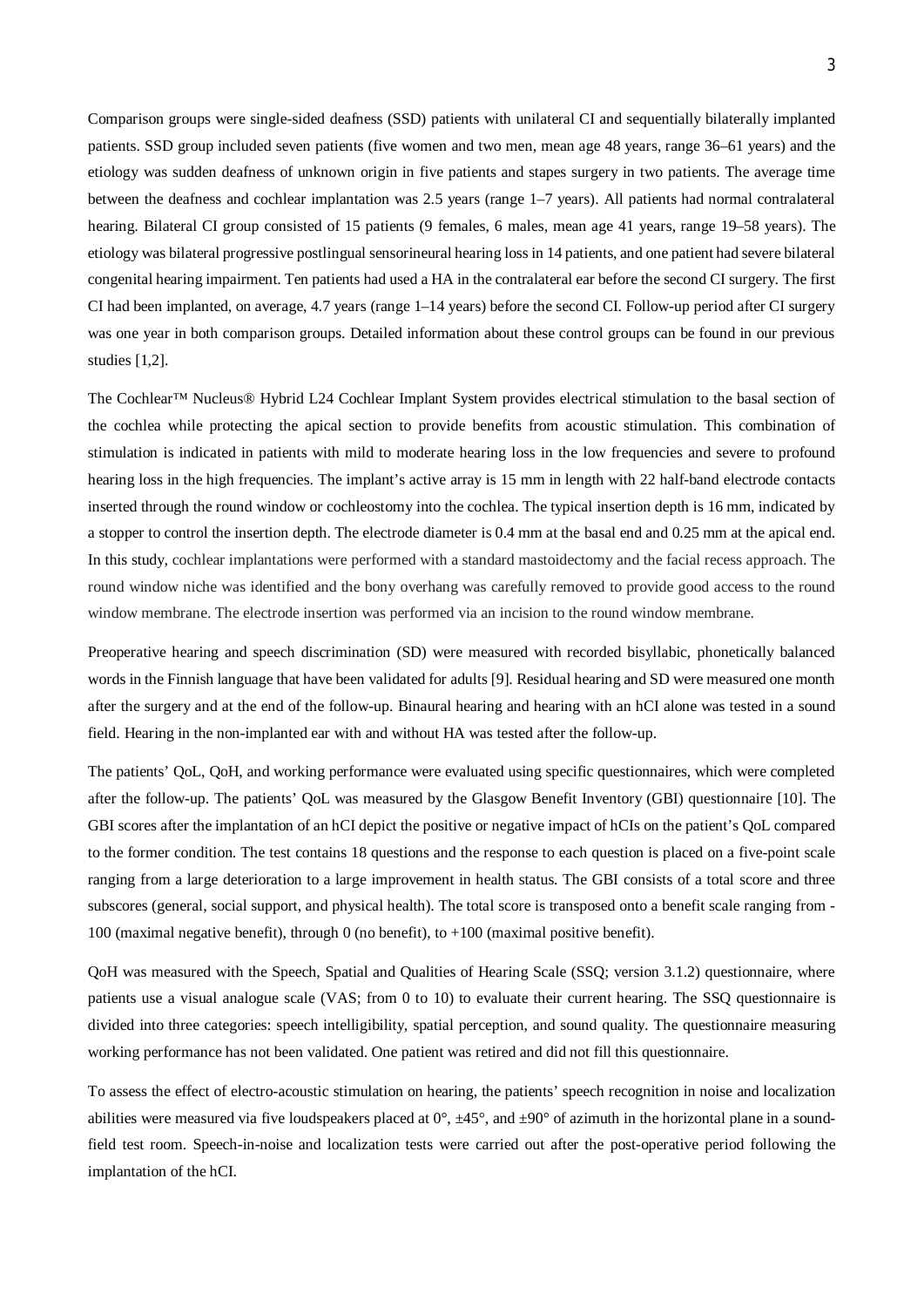In the speech-in-noise test, phonetically balanced bisyllabic Finnish words [9] were presented at a level of 65 dB SPL from the loudspeaker at  $0^{\circ}$  of azimuth. The noise was an unmodulated artificial signal with a long-term spectrum corresponding to human speech [11]. The noise was uncorrelated and presented from the other four loudspeakers, and its level was varied in 5 dB steps to achieve speech recognition scores as a function of signal-to-noise ratio (SNR). The six SNRs in the present study were -10, -5, 0, +5, +10, and +15 dB. In the localization test, short speech segments were presented randomly from each of the five loudspeakers. The presentation level was 65 dB SPL and it was roved within ±5 dB to avoid the participants using loudness as a cue to localize sound. In the analysis, sound localization accuracy was quantified by an error index (EI) ranging from 0 to 1, 0 corresponding to perfect localization accuracy and 1 being chance performance.

In the assessment, the participants were instructed to face the frontal loudspeaker at  $0^{\circ}$  of azimuth and to not move their heads during the test. In the speech-in-noise test, they were instructed to repeat the word they heard, and in the localization test, to name the loudspeaker they thought the sound was emanating from. Similar data had earlier been collected for sequentially bilaterally implanted adults, as well as for a normally hearing control group [1] and SSD patients implanted unilaterally with a cochlear implant [2]. Although background and etiological factors play a major role in cochlear implant outcomes, the aim of the present assessment was to arrive at a basic understanding of how well the recipients of hCIs fared in comparison to the other two groups of cochlear implantees. More details on the test setup are found in Härkönen et al. [1, 2].

The data were analysed with SPSS for Windows statistical software, version 19.0. The comparison between the pre- and postoperative health (GBI) was performed using a nonparametric test (the Wilcoxon signed-rank test). The Mann– Whitney *U* test and the Kruskal–Wallis test were used when comparing the hCI, SSD, and unilateral and bilateral CI groups. The differences were considered statistically significant at a *p*-value < 0.05.

#### **Results**

The GBI scores showed a positive effect for CI on QoL in all groups. In hCI patients, the mean total GBI score was +44 at the end of the follow-up ( $p = 0.012$ ). The mean subscore was +68 ( $p = 0.011$ ) for general health, +2 for social support (not significant; n.s.) and -10 for physical health (n.s). One patient was diagnosed with breast cancer during the study and this probably influenced her physical health subscore. In comparison to the other CI groups, the mean total GBI score was statistically significantly higher for the hCI patients than for the SSD patients ( $p = 0.012$ ) (see **Table 2**).

Working performance clearly improved after the hCI (see **Table 3**). The patients managed much better at work and the implantation had a positive influence on their career planning. Communication with co-workers and speaking on the phone was also much easier. The patients were more active in their working environment and more alert after the working day. Working performance improved after cochlear implantation in all comparison groups [1, 2].

In the hCI patients, the SSO score was 6.2 for sound quality, 5.4 for speech intelligibility, and 5.5 for spatial perception. In comparison to the other groups, speech intelligibility was statistically significantly better in bilateral CI patients than in hCI or SSD patients  $(p = 0.034)$  (see **Table 4**).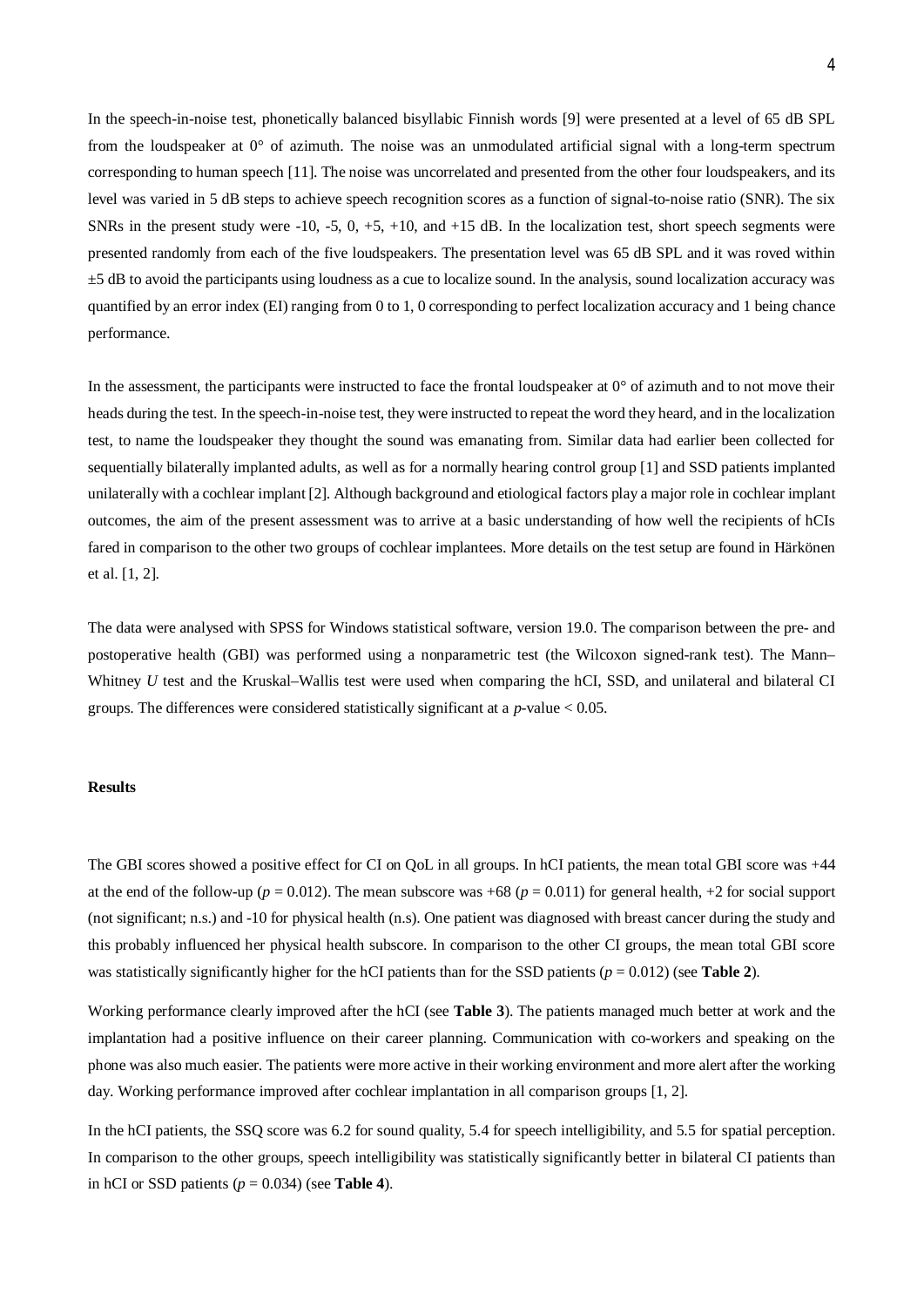The mean EI score was 0.34 in the hCI patients. This result is in line with patients with bilateral CI (0.31) and SSD (0.31). The sound localization score was 0.73 in unilateral CI patients, which was statistically significantly worse than the other groups ( $p < 0.004$ ).

**Figure 1** demonstrates the speech perception in noise in normal hearing controls and all CI groups. SSD patients had statistically significantly better speech perception scores than the other CI groups ( $p < 0.027$ ). The scores were clearly the worst in patients with a unilateral CI.

At the end of the follow-up, the mean decrease in hearing at 125 Hz was 11 dB HL in the implanted ear and 2 dB HL in the non-operated ear. The decrease was 14 and 10 dB HL at 250 Hz and 19 and 19 dB HL at 500 Hz respectively. One patient was excluded from in this figure because she completely lost her residual hearing during chemotherapy (see **Figure 2**).

After the follow-up, the mean best-aided sound field PTA was 25 dB HL and the SD was 87%. The mean PTA with an hCI alone was 27 dB HL and the SD was 88%. In the non-implanted ear, the best-aided PTA was 64 dB HL and the SD was 56%.

# **Discussion**

This study shows that patients with hybrid and conventional CIs experienced a positive impact from cochlear implantation on their well-being and working performance. QoL increased more in hCI patients than in SSD patients. The reason for this might be that, with one normally hearing ear, SSD patients managed quite well already before the cochlear implantation.

Rader et al. have shown that patients with an hCI and a contralateral HA had statistically significantly better speech perception in noise than patients with bilateral CIs, indicating that binaural interaction between the hCI in one ear and residual acoustic hearing in the opposite ear enhances speech perception in complex noise situations [8]. This is in agreement with our study, although our findings were not statistically significant. Gifford et al. and Adunka et al. found that the performance in noise of patients with hCIs was better with electro-acoustic stimulation than with electric stimulation alone [3,7]. However, in these studies the comparison between electro-acoustic and electric stimulation was made within one ear by switching acoustic gain on/off. In our study, the comparison was performed between patients with hCIs and conventional CIs.

The mean long-term sound localization accuracy was similar in hCI, bilateral CI, and SSD patients. We have shown earlier that sound localization improved statistically significantly after sequential bilateral cochlear implantation and when the deaf ears of patients with SSD were implanted. The mean EI score decreased from 0.73 to 0.31 after the second CI and from 0.94 to 0.31 in the SSD patients [1,2]. Unfortunately, preoperative sound localization scores were not available for the hCI patients. However, in two patients with bilateral hCIs, the sound localization was tested before the second implant. One patient had normal localization accuracy before and after the surgery. The other patient's preoperative EI was 0.42 with a contralateral HA and 0.22 with two hCIs without acoustic stimulation. In severe uni- or bilateral hearing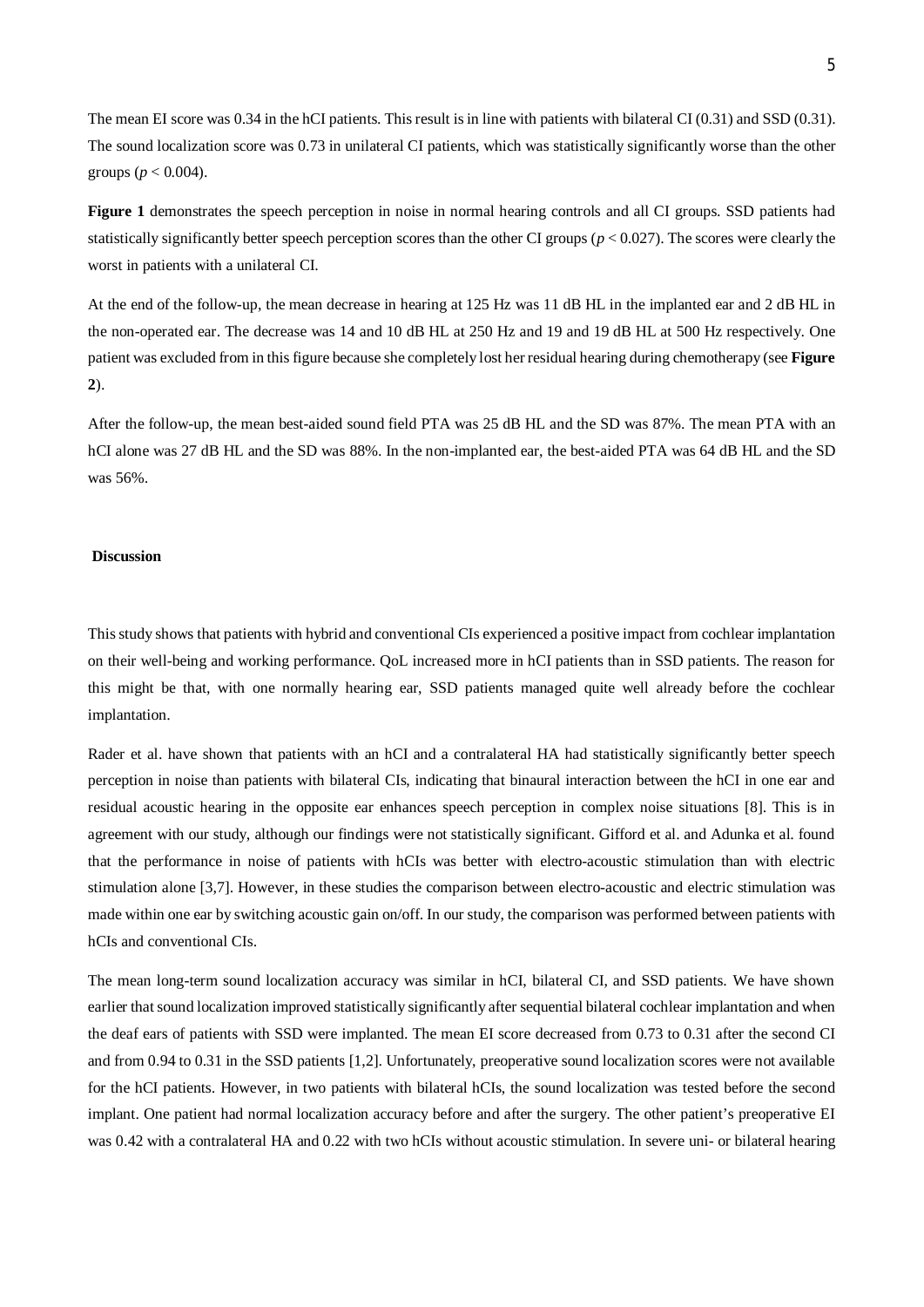impairment, moderately good sound localization can only be achieved by cochlear implantation(s) that enhances binaural hearing.

There is always a risk with cochlear implantation that residual hearing will disappear partially or entirely. The new shorter electrode designs and soft surgery techniques aim at good long-term preservation of residual hearing. It is probable that the shorter the electrode, the less risk there is for hearing loss. Jurawitz et al. have shown that residual hearing was preserved for the majority of the 197 implanted patients with the Hybrid L24 and the CI422 implant [12]. Patients implanted with the Hybrid L24 implant demonstrated greater stability and less median hearing loss over time than those with the CI422 implant. Talbot et al. have shown that 13% of hCI patients had a total loss of residual low frequency hearing after the implantation [5]. All our patients had good hearing preservation with the Hybrid L24 implant immediately after the surgery. During the 3.6-year follow-up, the mean hearing threshold at 125–500 Hz decreased on average by 15 dB HL in the implanted ear and 10 dB HL in the non-implanted ear. At 500 Hz, the mean decrease was 19 dB HL in both ears. Interestingly, Wiley et al. [13] have calculated the rate of change in hearing thresholds for 48–59 year-old healthy men to be approximately 0.4 dB per year at 500 Hz. The more rapid hearing deterioration in our patients clearly exceeds Wiley's findings and probably results from the initial surgical trauma and/or unknown etiological factors.

This study confirms the clinical observations that cochlear implantation improves quality of life, quality of hearing, and working performance in patients with severe sensorineural high frequency hearing loss, and the results are comparable with patients with single-sided deafness and patients with bilateral implants. Furthermore, good speech perception and sound localization cannot be achieved with unilateral CI only. Due to the small number of patients and large variation, for example, in duration of deafness, duration of CI experience and cause of deafness among the patients it is difficult to create matched pairs for comparison. Therefore, our results may reflect individual experience and performance, and outcomes may not be directly derived from the CI treatment option. To uncover these differences, larger multi-center studies are needed.

# **References**

[1] Härkönen K, Kivekäs I, Rautiainen M, Kotti V, Sivonen V, Vasama JP. Sequential bilateral cochlear implantation improves working performance, quality of life, and quality of hearing. Acta Otolaryngol 2015;135:440-6.

[2] Härkönen K, Kivekäs I, Rautiainen M, Kotti V, Sivonen V, Vasama JP. Single-Sided Deafness: The Effect of Cochlear Implantation on Quality of Life, Quality of Hearing, and Working Performance. ORL J Otorhinolaryngol Relat Spec. 2015;77:339-45.

[3] Gifford RH, Dorman MF, Skarzynski H, Lorens A, Polak M, Driscoll CLW, et al. Cochlear implantation with hearing preservation yields significant benefit for speech recognition in complex listening environments. Ear Hear. 2013;34:413-25.

[4] Gfeller KE, Olszewski C, Turner C, Gantz B, Oleson J. Music perception with cochlear implants and residual hearing. Audiol Neurootol 2006;11:12-5.

[5] Talbot KN, Hartley DEH. Combined electro-acoustic stimulation: a beneficial union? Clin Otolaryngol. 2008;33:536-45.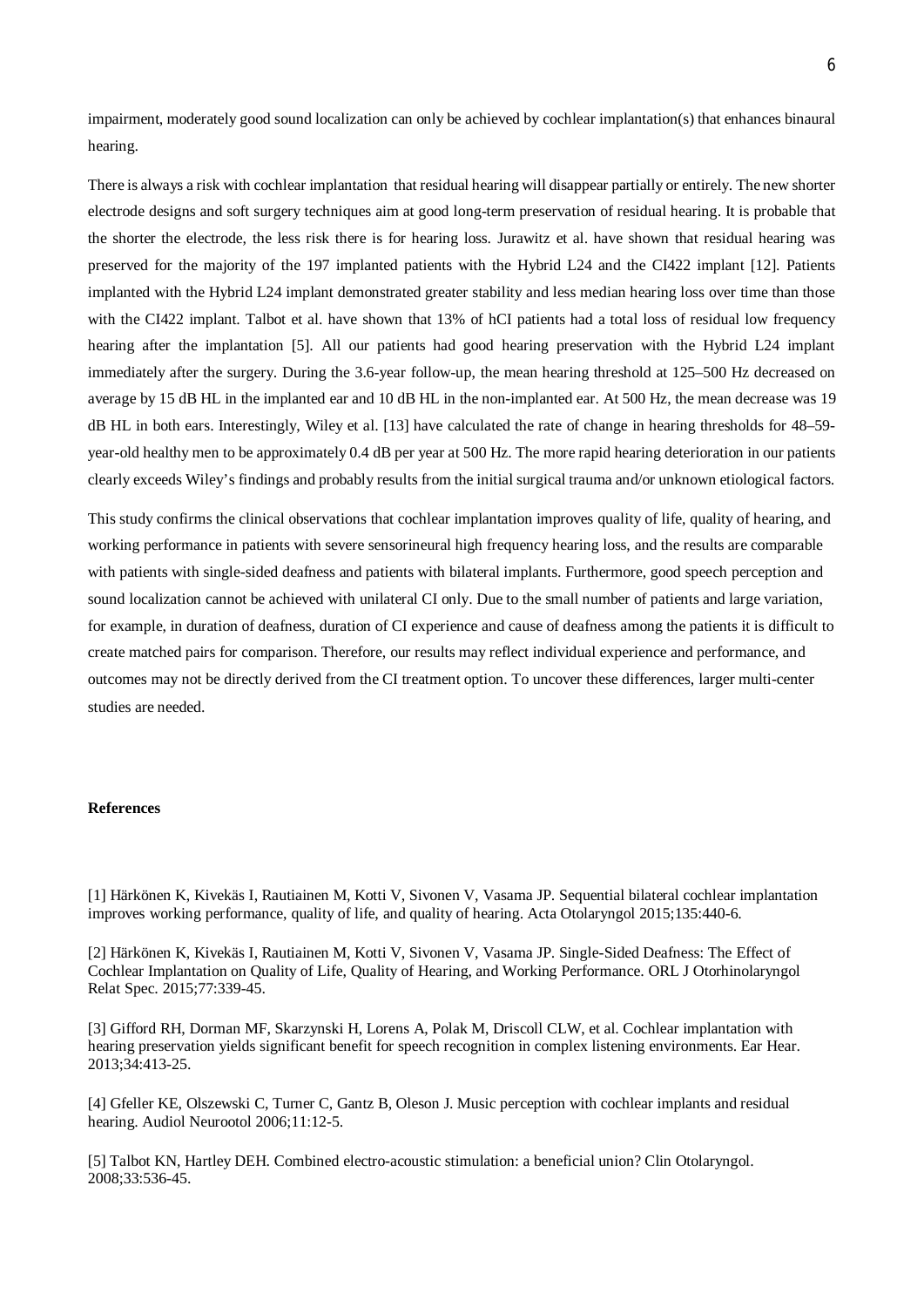[6] Moteki H, Kitoh R, Tsukada K, Iwasaki S, Nishio S, Usami S. The advantages of sound localization and speech perception of bilateral electric acoustic stimulation. Acta Otolaryngol 2015;135:147-53.

[7] Adunka OF, Dillon MT, Adunka MC, King ER, Pillsbury HC, Buchman CA. Hearing preservation and speech perception outcomes with electric-acoustic stimulation after 12 months of listening experience. Laryngoscope 2013;123:2509-15.

[8] Rader T, Fastl H, Baumann U. Speech perception with combined electric-acoustic stimulation and bilateral cochlear implants in a multisource noise field. Ear Hear. 2013;34:324-32.

[9] Jauhiainen T. 1974. An experimental study of the auditory perception of isolated bi-syllable Finnish words. Dissertation, University of Helsinki, Finland. 1974.

[10] Robinson K, Gatehouse S, Browning GG. Measuring patient benefit from otorhinolaryngological surgery and therapy. Ann Otol Rhinol Laryngol 1996;105:415-22.

[11] Dreschler WA, Verschuure H, Ludvigsen C, Westermann S. ICRA noises: artificial noise signals with speech-like spectral and temporal properties for hearing instrument assessment. International Collegium for Rehabilitative Audiology. Audiology 2001;40:148-57.

[12] Jurawitz M, Buchner A, Harpel T, Schussler M, Majdani O, Lesinski-Schiedat A, Lenarz T. Hearing preservation outcomes with different cochlear implant electrodes: Nucleus HybridTM-L24 and Nucleus FreedomTM CI422. Audiol Neurootol 2014;19:293-309.

[13] Wiley TL, Chappell R, Carmichael L, Nondahl DM, Cruickshanks KJ. Changes in hearing thresholds over 10 years in older adults. J Am Acad Audiol 2008;19:281-92.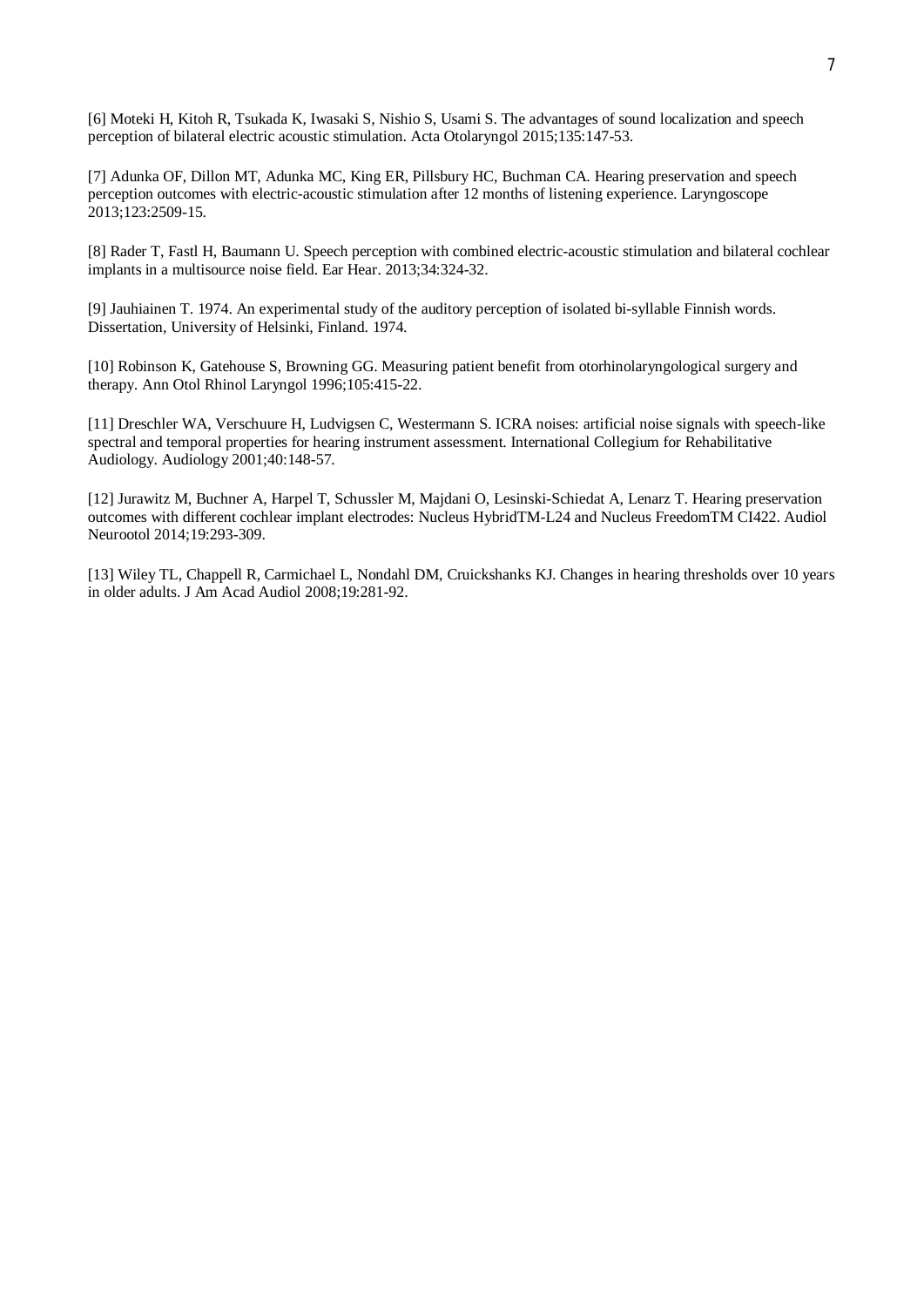

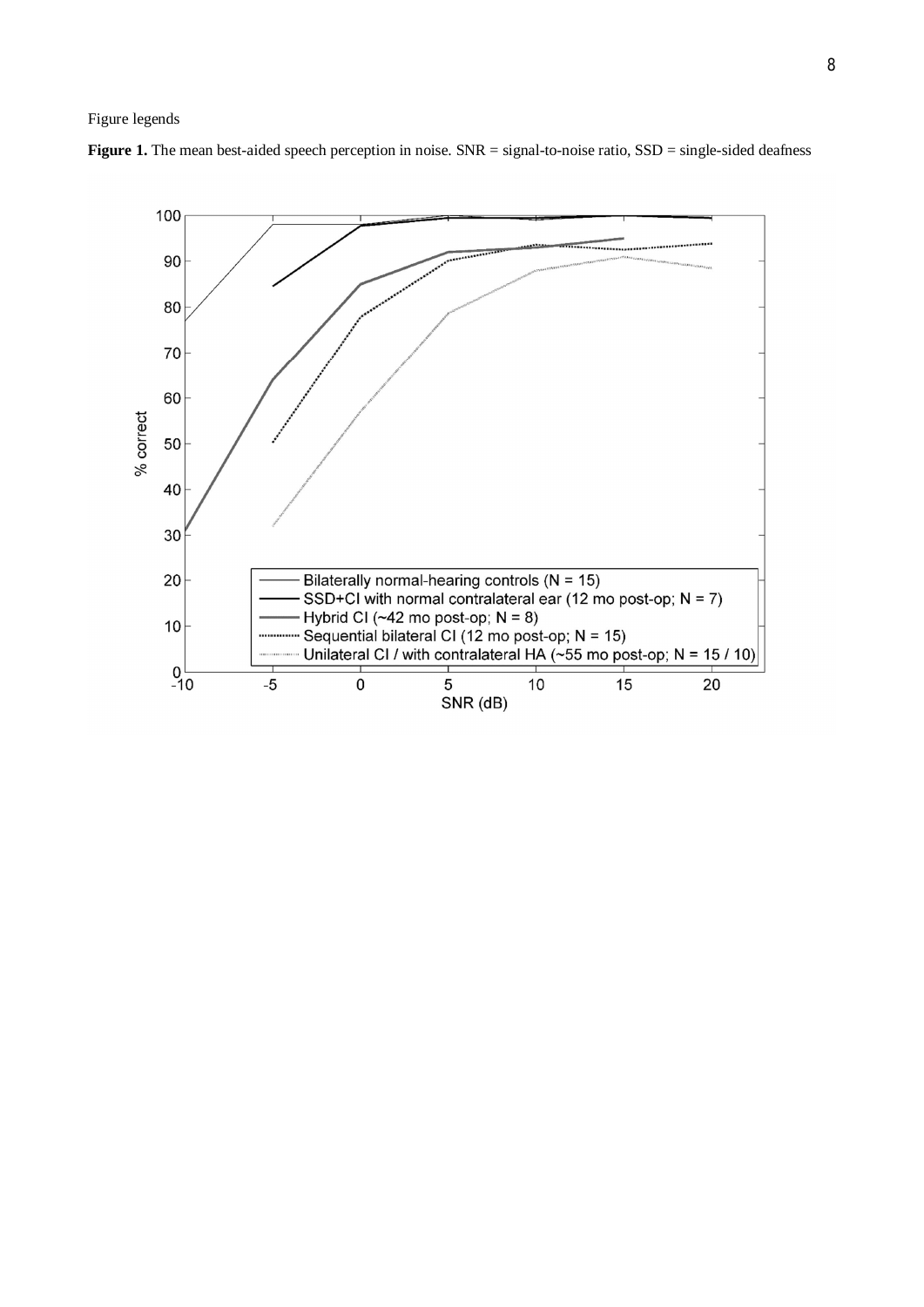

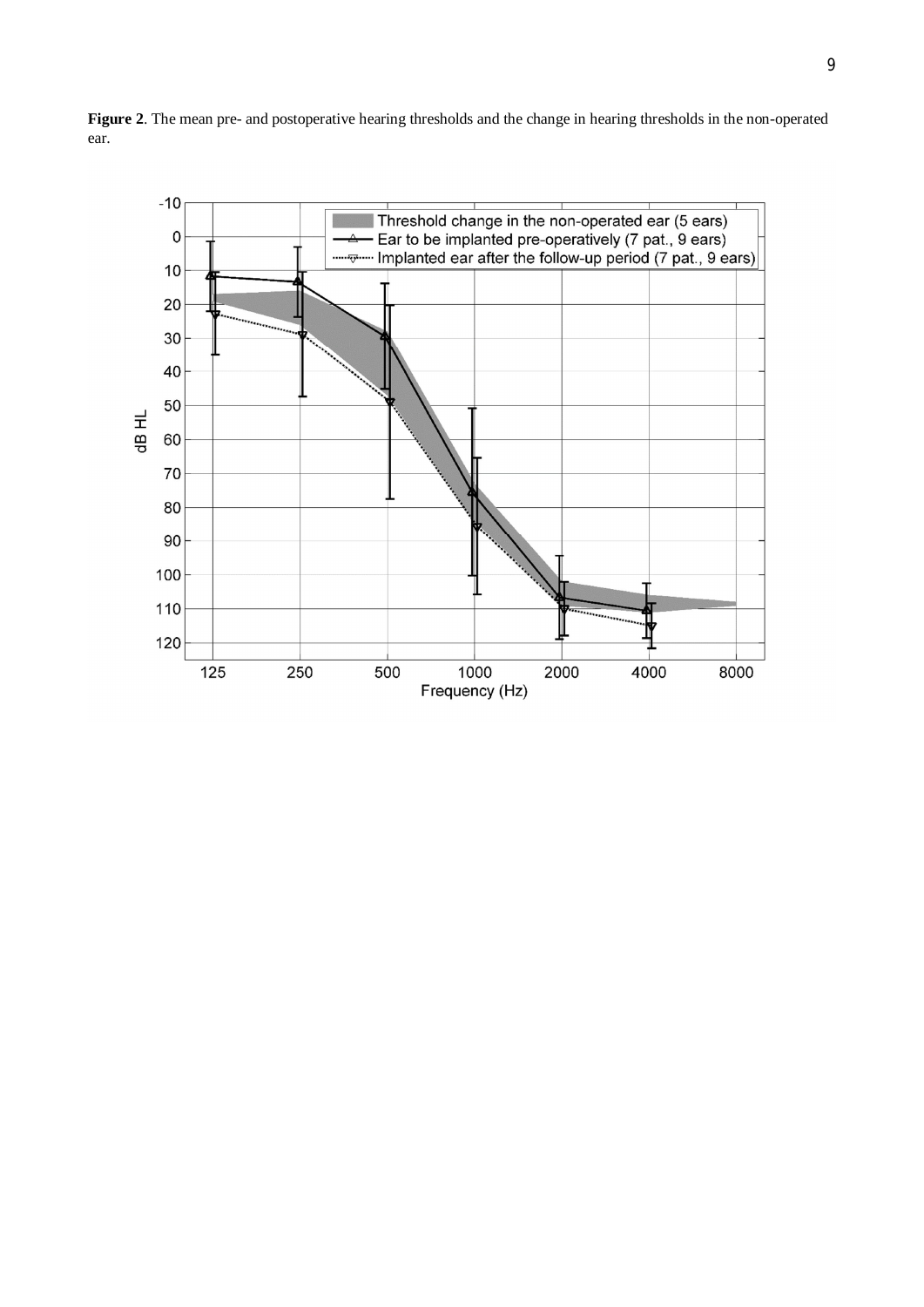| No | F/M | Age<br>(years) | hCl<br>(ear) | HA<br>(other ear)        | Years<br>implanted | Processor       | Acoustic<br>stimulation |
|----|-----|----------------|--------------|--------------------------|--------------------|-----------------|-------------------------|
|    | M   | 25             | right        | $\ddot{}$                | 5                  | CP910           | ٠                       |
| 2  | M   | 46             | both         |                          | 5 and 4            | CP810 + CP810   |                         |
| 3  | M   | 70             | right        | $\overline{\phantom{a}}$ | 3                  | CP910           | +                       |
| 4  | F   | 45             | right        | $\ddot{}$                | 3                  | CP910           | ÷                       |
| 5  | F   | 51             | right        | $\ddot{}$                | 3                  | CP810           |                         |
| 6  | F   | 62             | left         | $\ddot{}$                | 2                  | CP910           | ÷                       |
|    | F   | 33             | both         |                          | 5 and 4            | CP910 + Freedom | $\ddot{}$               |
| 8  | F   | 57             | right        | $\ddot{}$                | 3                  | CP910           | ٠                       |

**Table 1**. Patient demographics.

 $F =$  female,  $M =$  male,  $hCl =$  hybrid cochlear implant,  $HA =$  hearing aid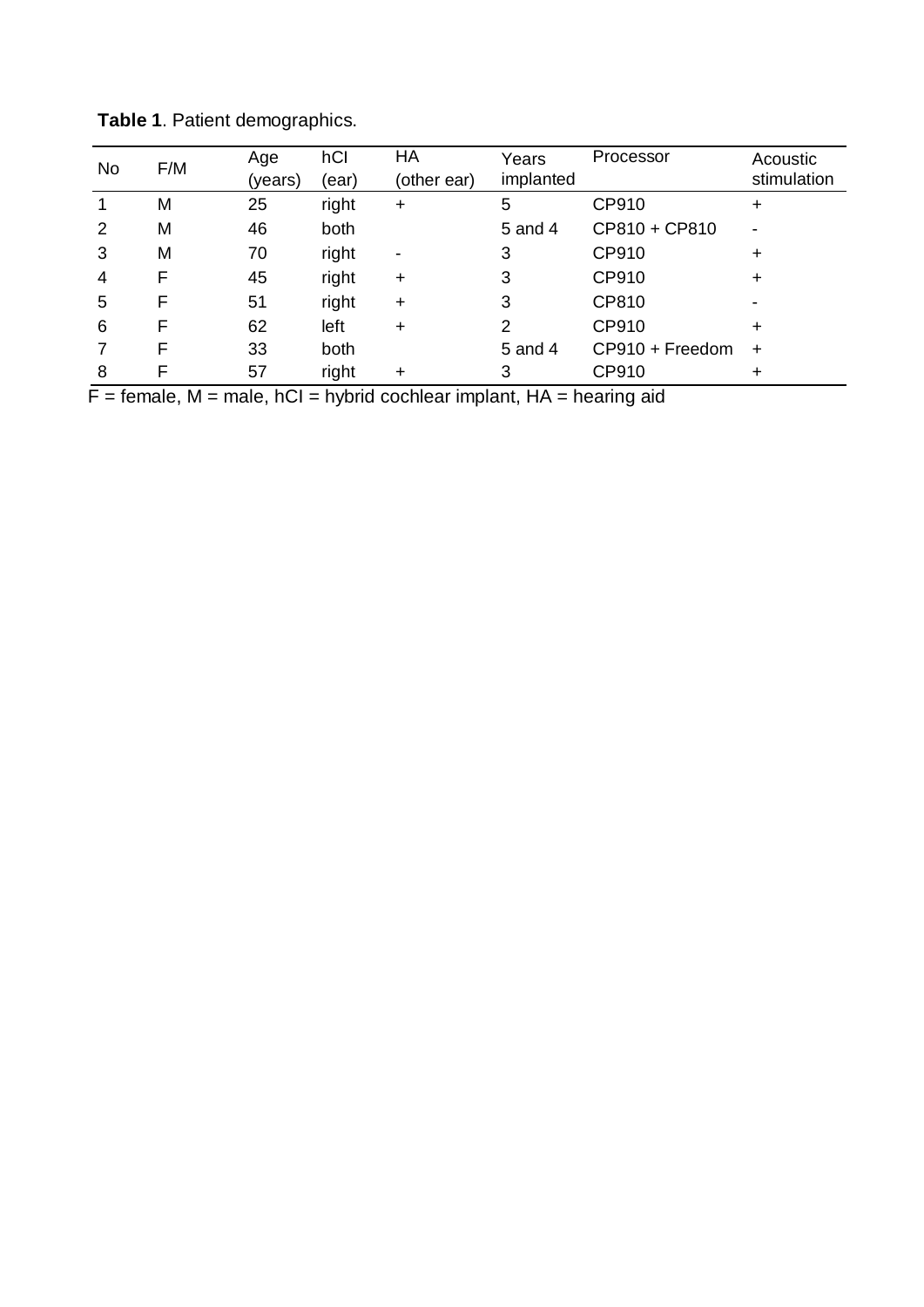|                 | hCl       | unilat. CI | bilat.CI  | $SSD + CI$ |
|-----------------|-----------|------------|-----------|------------|
| Total (SD)      | $+44(9)$  | $+43(19)$  | $+39(17)$ | $+28(10)$  |
| General         | $+68(12)$ | $+60(26)$  | $+56(27)$ | $+42(18)$  |
| Social support  | $+2(19)$  | $+12(20)$  | $+6(12)$  | $+7(9)$    |
| Physical health | $-10(25)$ | $+8(19)$   | $+8(23)$  | $-5(13)$   |

**Table 2.** The mean long-term Glasgow Benefit Inventory scores.

 $CI = cochlear implant, hCI = hybrid cochlear implant, SSD = single-sided deafness, SD =$ standard deviation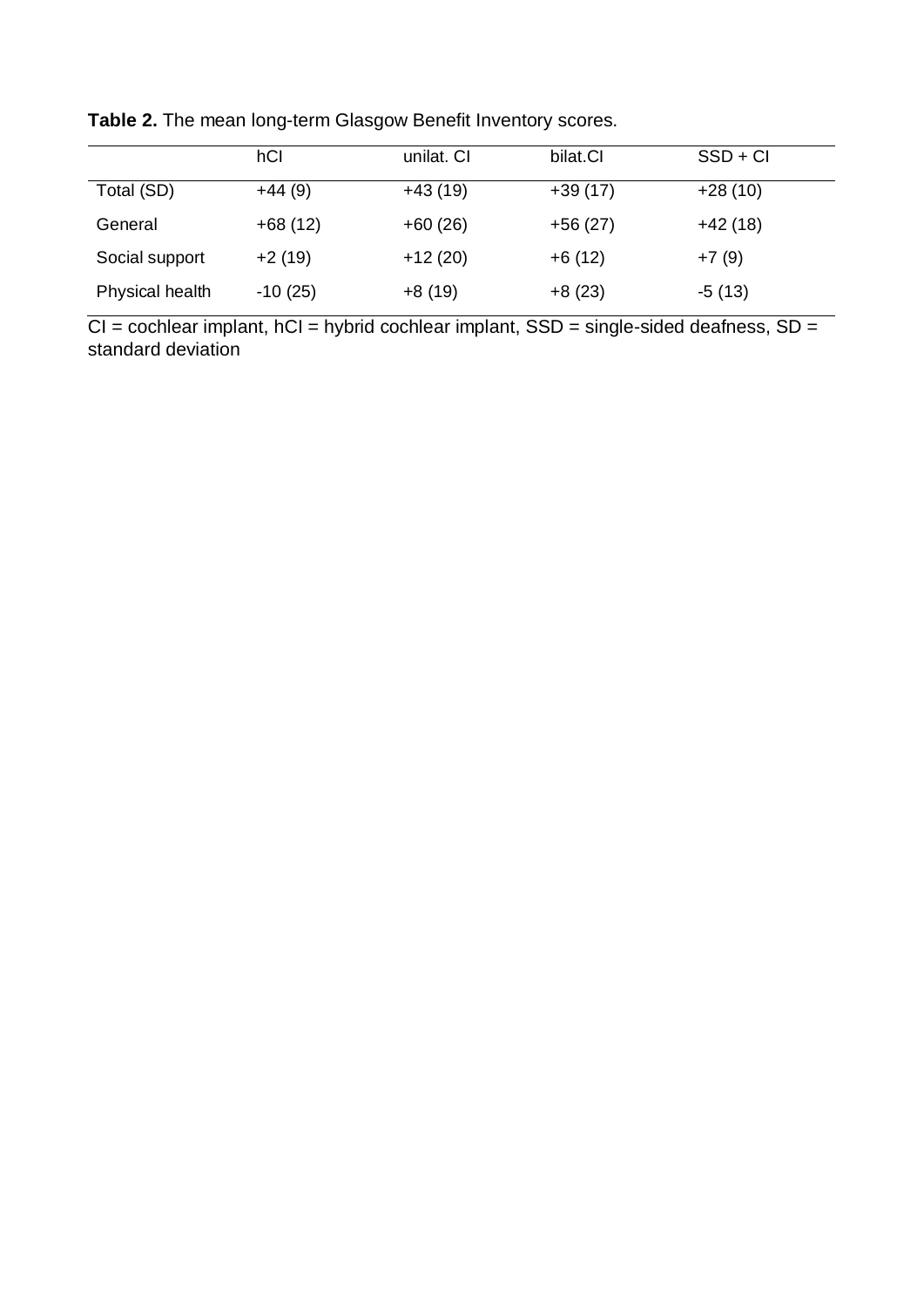**Table 3.** Questionnaire for working performance with hCI. The most common answer is in bold.

| 1. How much has the hCI helped you to do your work?                                |               |                                                                                  |              |                          |  |  |
|------------------------------------------------------------------------------------|---------------|----------------------------------------------------------------------------------|--------------|--------------------------|--|--|
| a) very much                                                                       | b) moderately | c) a little                                                                      | d) no change | e) worsened              |  |  |
|                                                                                    |               |                                                                                  |              |                          |  |  |
| 2. How much has the hCI positively influenced your career development or planning? |               |                                                                                  |              |                          |  |  |
| a) very much                                                                       | b) moderately | c) a little                                                                      | d) no change | e) worsened              |  |  |
|                                                                                    |               |                                                                                  |              |                          |  |  |
|                                                                                    |               | 3. How much more active have you been in your working environment after the hCI? |              |                          |  |  |
|                                                                                    |               |                                                                                  |              |                          |  |  |
| a) very much                                                                       | b) moderately | c) a little                                                                      | d) no change | e) decreased<br>activity |  |  |
| 4. Has the hCI decreased your fatigue after the workday?                           |               |                                                                                  |              |                          |  |  |
|                                                                                    |               |                                                                                  |              |                          |  |  |
| a) very much                                                                       | b) moderately | c) a little                                                                      | d) no change | e) increased<br>fatigue  |  |  |
| 5. Is it easier to communicate with your co-workers after the hCl?                 |               |                                                                                  |              |                          |  |  |
|                                                                                    |               |                                                                                  |              |                          |  |  |
| a) very much                                                                       | b) moderately | c) a little                                                                      | d) no change | e) worsened              |  |  |
|                                                                                    |               |                                                                                  |              |                          |  |  |
| 6. Is it easier to speak on the phone after the hCl?                               |               |                                                                                  |              |                          |  |  |
|                                                                                    |               |                                                                                  |              |                          |  |  |
| a) very much                                                                       | b) moderately | c) a little                                                                      | d) no change | e) worsened              |  |  |
|                                                                                    |               |                                                                                  |              |                          |  |  |